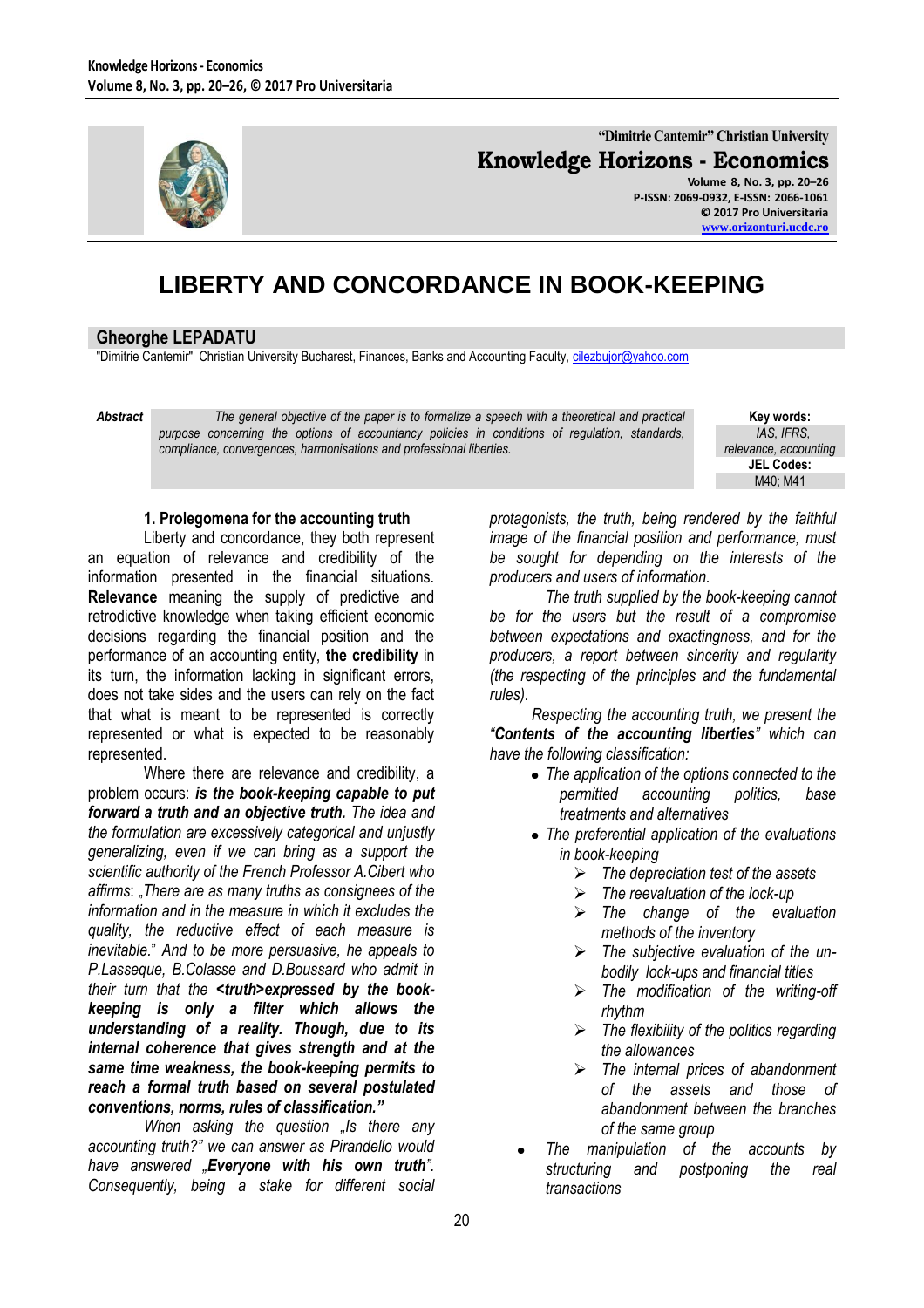- *The increase of the difference between the*   $\bullet$ *accounting registering value and the acquisition price by underestimating the bought asset and the imputation of the differences upon the reserves*
- *The realization of lease-back operations through which the sale of an active is made followed by its renting from the buyer enterprise.*
- *The attenuation of the claim losses by underwriting an assurance, having as effect the improvement of the result with the difference between the value of the claim depreciation and the premium paid.*
- $\bullet$ *The issue of hybrid titles through which the firms can transform some debts in personal capitals*
- *The transfer of some assets to another firm, together with the management of the debt, operation named "the annulations of the fact obligation".*
- *Aggressive and cautious accounting treatments regarding the incomes and the expenses. The constitution of the desired performance*
- *Accounting treatments regarding the value depreciations and increase. Aggressive and conservatory. Incertitude and risks. Backing book-keeping*
- *Liberties and accounting options regarding the*   $\bullet$ *maintenance of the capital. The evaluation basis. The recuperation of the historical cost and the maintenance of the nominal value of the financial capital. The price of money in time.*
- *Accounting liberties regarding the sweet marriage of the fiscality and book-keeping. The commercial book-keeping and the fiscal book-keeping; the financial book-keeping and the business book-keeping; the management book-keeping and the costs book-keeping*
- *The opening and the multiplications of the accounting liberties regarding the presentation of the information; the financial analysis and the interpretation of the financial reports with general purposes. The passage from numerical information to narrative information. The ad-interim information and the foreseeable information.*

## **2. Liberty and concordance in a normalized/settled book-keeping**

Appealing to *IAS 1 "The presentation of the financial situations*" the equation of the accounting concordance and liberties can have the following form: *concordance + liberty = concordance with something* 

*pre-established + the possibility to depart from the relevant frame of settlement + supplementary information + the professional reasoning when selecting the accounting politics.*

**"An entity whose financial situations are concordant with the IFRS must present in notes an explicit declaration and without any reservations regarding this concordance. An entity will not describe the financial situations as concordant to the IFRS only if they satisfy all the IFRS dispositions."** 

In almost all the situations, an entity realizes a faithful presentation by respecting the applicable IFRS. Also, a faithful presentation imposes to an entity:

**(a)** To select and to apply the accounting politics according to *IAS 8 "Accounting politics, modifications in the accounting estimations and errors"*. IAS 8 establishes a hierarchy of guidance having a norm value which is taken into consideration by the management in the absence of an IFRS that is normally applied to an element.

**(b)** to present information including the accounting politics in a manner that offers relevant, credible, comparable and intelligible information

**(c)** to offer supplementary information when the respecting of some IFRS dispositions is insufficient to permit the users to understand the impact of some transactions, of other events and conditions upon the financial position and financial performance of the entity

**An entity cannot rectify the inappropriate accounting politics through the used accounting politics or through notes or explanatory materials.** 

**In the extremely rare cases in which the management reaches the conclusion that the respecting of an IFRS disposition would mislead so much that it would be in contradiction with the objective of the financial situations established in the** *General frame***, the entity would abbot from that respective task if that relevant frame of settlement foresaw such a deviation or it did not interdict it in another way.** (Takeover from *IAS 1 "The presentation of the financial situation"*).

## **3. Liberty and concordance in a diversity of accounting politics**

The man oeuvre liberty in the formulation of the accounting politics and the choice of the accounting methods although appreciated positively under the aspect of creativity, have always represented a source of controversies regarding the construction and the acceptance of the accounting truth. And as different methods lead to different results, in many turns IASB recognized the necessity of diminishing the possibility of the usage of the alternative treatments allowed to assure a real harmonization.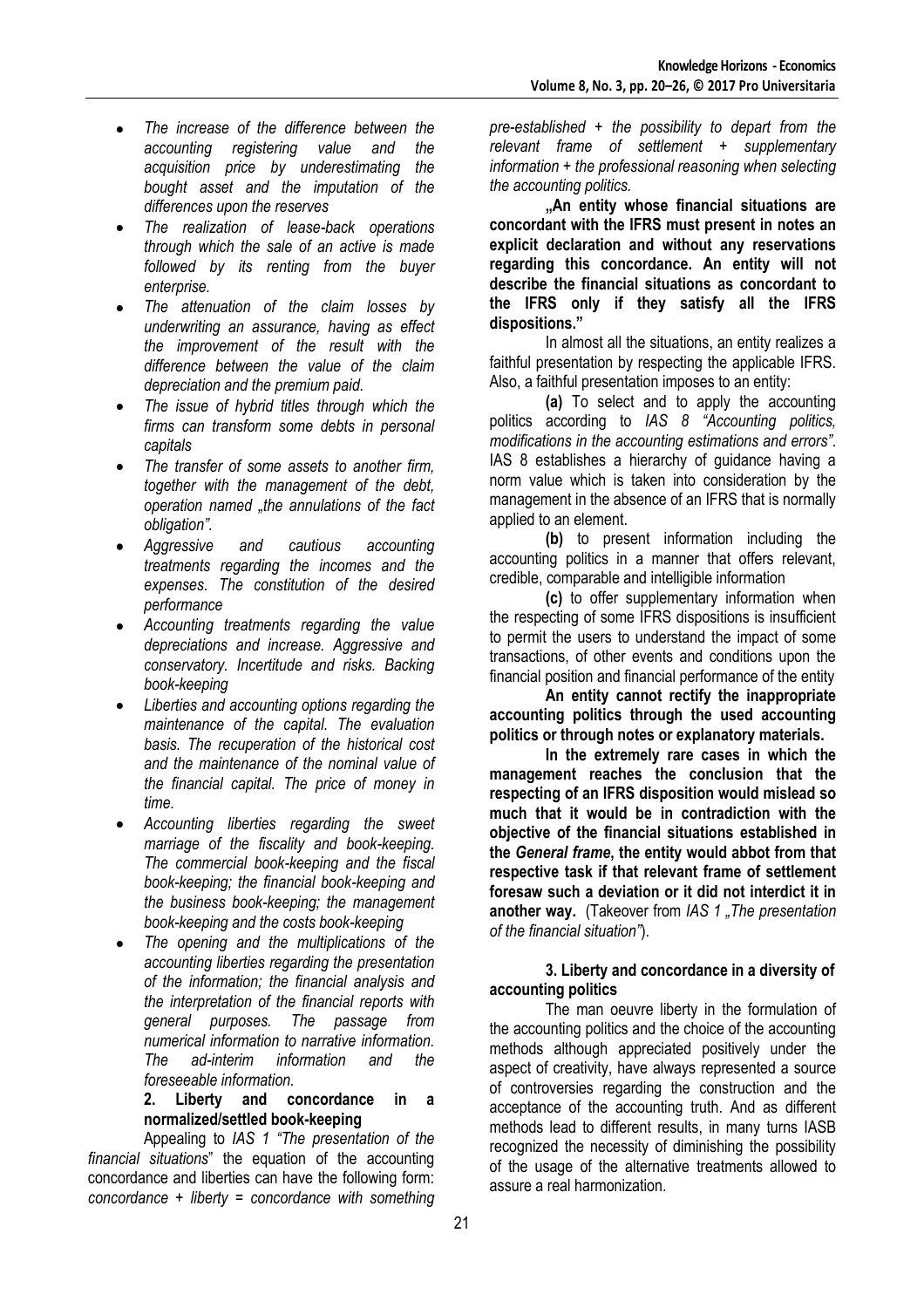Liberty and concordance in a diversity of accounting politics become action by appeal to *IAS 8 "Accounting politics, modifications in the accounting estimations and errors."* In this way the standard establishes the criteria of selection and application of the accounting politics.

**The specific criterion of selection** is that of the standard or of the interpretation which is applied specifically to a transaction, to an event or to another condition. In the absence of a standard or of an interpretation which is applied specifically to an element, the management must practice the professional reasoning for the elaboration and the application of an accounting politics that has as result information that is:

**(a)** Relevant for the necessities of the users of taking economic decisions; and

**(b)** Reliable, meaning that the financial situations:

- $\circ$  reflect exactly the financial position, the financial performance and the treasury
- $\circ$  flows of the entity;
- o reflect the economic fund of the transactions, of other events and conditions,
- $\circ$  not only the juridical form;
- o are neutral, meaning lacking in influence;
- o are prudent and
- o are complete from all the significant points of view.

When practicing the reasoning presented above, the management must refer to and take into consideration the applicable feature of the following sources in a decreasing order:

**(a)** The dispositions and the guidance from the standards and interpretations that treat similar and connected aspects; and

**(b)** The definitions, criteria of recognition and the concepts of evaluating the assets, the debts and the incomes and the expenses in the *General frame*.

When practicing the reasoning presented above, the management can take into consideration the most recent norms of other body of standardization that uses a similar conceptual general frame to elaborate the accounting standards, other accounting domains and the practices accepted part of the activity domain, in the measure in which these are not in contradiction with the sources mentioned previously.

**The consistency of the accounting politics.** An entity must select and apply its accounting politics consistently for transactions, other events and similar conditions, excepting the case when a standard or an interpretation stipulates or permits, specifically, the classification of the elements for which it could be appropriated the application of some different standard politics. If a standard or an interpretation stipulates or permits such a classification, an appropriate accounting politics must be selected and applied consistently to each category.

Where there is concordance and liberty in the selection and the application of the accounting politics **the transparence** and **the responsibility** cannot lack.

As we can notice from the accounting standards, the transparence refers to the principle of the creation of an environment in which the information regarding the existent conditions, decisions and actions is accessible, visible and intelligible for all the participants on the market. The presentation of the information refers to the process and the methodology of supplying the information and to the fact that the politics decisions are presented to the public with sincerity and through an opportune spread.

#### **4. The significance limit and the professional reasoning**

The relevance of the information is influenced equally by the nature and the significance limit of the respective information. In some cases, the nature of the information is sufficient by itself to determine its relevance. In other cases, both the nature and the signification limit are important.

The information is significant if the omission or their erroneous declaration could influence the economical decisions of the users. The significance limit depends on the size of the element or of the error, judged in the specific environment of the omission or of the erroneous declaration.

The signification limit is an expression of the relativity of the importance and size of some particular aspects in the context of the financial situations as a whole. Thus, **quantitatively**, errors implying sums under the limit of signification must be taken into consideration if there is a risk to be repeated and in the case in which, adding all these sums, a sum over the limit of significance could result. **Qualitatively**, the limit of signification must be considered for example in the case of the presentation of the accounting politics in the explanatory notes of the financial situations, when an incorrect or incomplete presentation can lead to erroneous interpretations of these politics.

Often, the significance limit is calculated as we present below or considering an average/ their mean average : gross profit 0,5-1; sales figure 0,5 -1, total assets 1-2, net active 2-5, profit after taxation 5-10. The significance limit must be periodically revised.

The tolerable error is often calculated as being 75% or even 50% from the significance frame.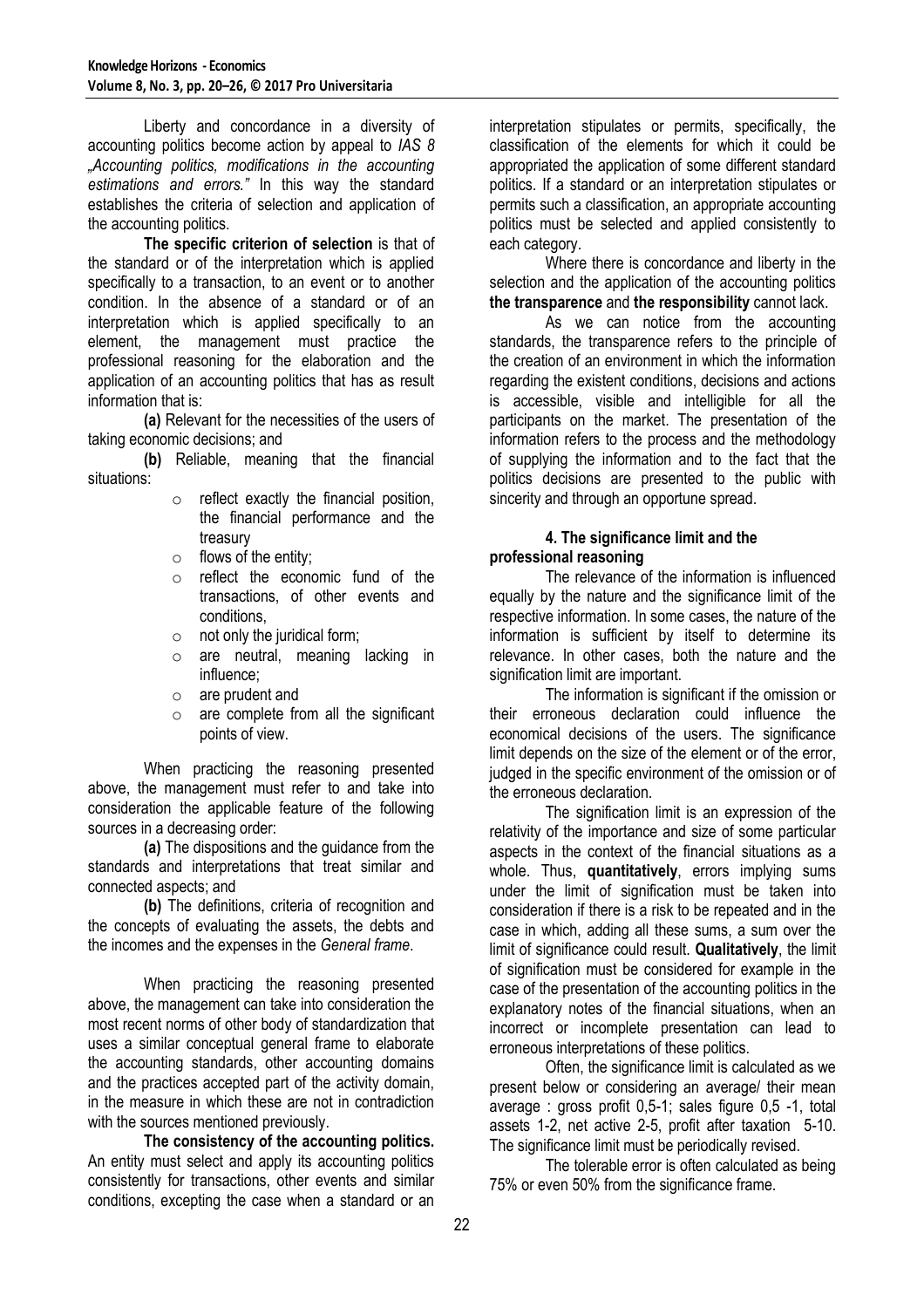Where there is liberty and concordance **the professional reasoning** must be also present. Its density differs depending on the two general characteristics of the accounting systems, respectively **book-keeping based on rules** and book-keeping based on principles. Thus, in the case of the accounting systems based on strict rules, such as USGAAP little professional interpretation of the practitioners are permitted. Plus, in this case, the accounting settlements suffer permanent modifications due to the influences of the business and political environment. The accounting system type IFRS is based on principles that lead to accounting politics according to the stipulations of the standards, but also to the professional reasoning of the practitioners.

Everybody agrees with a system based on principles, but everyone wants rules in order to avoid incertitudes and a second interpretation of the settlement bodies. The principles demand reasoning, and reasoning is a constitutive part of drawing up the financial situations. It is the obligation of those who draw out the financial situations, of the financial directors to realize strong management reasonings. The auditors also must appeal at reasoning, at the evaluation of the respecting of the accounting systems. The need of certitude and uniformity of the financial situations leads to more rules: rules within a company in order to insure the uniform application of the accounting politics, rules within an audit firm, rules within the auditors within a country, rules established by settlement bodies and by governments and, finally, the idea of uniformity at global level. The accountants are in the middle of a triangle, they must evaluate the management reasoning, to apply their own professional reasoning and they will be judged by the settlement bodies, by the public and by the investors. They take over the challenge and the processes and the implementation procedures to assure the uniformity of the standards application. What we want to emphasize is *that we do not have an easy life having rules, and that we will all have to work with principles. IASB is the only body that has to establish the standards in an appropriate way. And this thing requieres the application of reasoning.*

And however the harsh attempt for the classification of the book-keeping in **the book-keeping based on principles** and **the book-keeping based on rules** (norms and settlements) is not founded. In this regard, to create the opposition, a book-keeping based on principles and respectively a book-keeping based on rules, signifies to deny the formalism proper to the accounting informational system. The accounting must be simultaneous normative (regulatory), **meaning what one should see** (see the norms), positive, **meaning what it is in fact** (see the specific practices) and

constructive, **what it isn't** (see the synchronic and the diachronic). And if we have doubts about such a bookkeeping, we remain with the solution of passing from the **commitment book-keeping** to **the treasury bookkeeping**. The manipulation of the information and treatments does not belong to the treasury bookkeeping. And if someone desires a commitment bookkeeping, the way from the treasury one to that of commitments is made incidentally.

The intervention in time of the ex president of the USA, mister **George W. Bush** after the acknowledge of the ENRON disaster is significant, especially when he stated 10 proposals regarding the protection of the shareholders and the prevention of the collapse of other societies, the ideas mentioned being focused on three fundamental directions, as:

● correct financial reports, in which the financial position and the performance as well as the risks cannot be omitted.

● the increase of the managers' responsibility, the promptness and the sincerity of the financial declarations

• the investors, the shareholders must have full trust in the independence, integrity and ethic of the financial auditors; the development of a strong competent and independent audit system.

Business men- the President declares- must respond not only to the demands of the market or to personal interest, but also to the emergences of the conscience...and the auditors must compare their clients' book-keeping with the **,good practices**" and **not only with the stipulations of the book-keeping standards**. The spectrum seems more annoying taking into consideration that fraud, according to local professional seems to have been in concordance with the stipulations of the USGAAP. Another feature, **fraud has nothing creative**, being illegal, the option have always existed, no matter if a book-keeping has based on principles or rules, **Achilles' heel** remains the inherent subjectivity of the evaluation, which cannot be omitted. Altogether, we add to the flexibility of the weaknesses connected to the evaluation the flexibility of the options connected with the application of the accounting politics.

# **5. Aggressiveness and conservation, prudence and non-prudence in measuring and evaluating the accounting result**

The specific accountant theory and practices, as Hennie Van Greuning shows in the book *"International standards of financial report, practical guide"*, second edition revised, appeared in the Irecson Publishing House, Bucharest, 2007, *"are generators of aggressive and conservatory in the evaluation of the*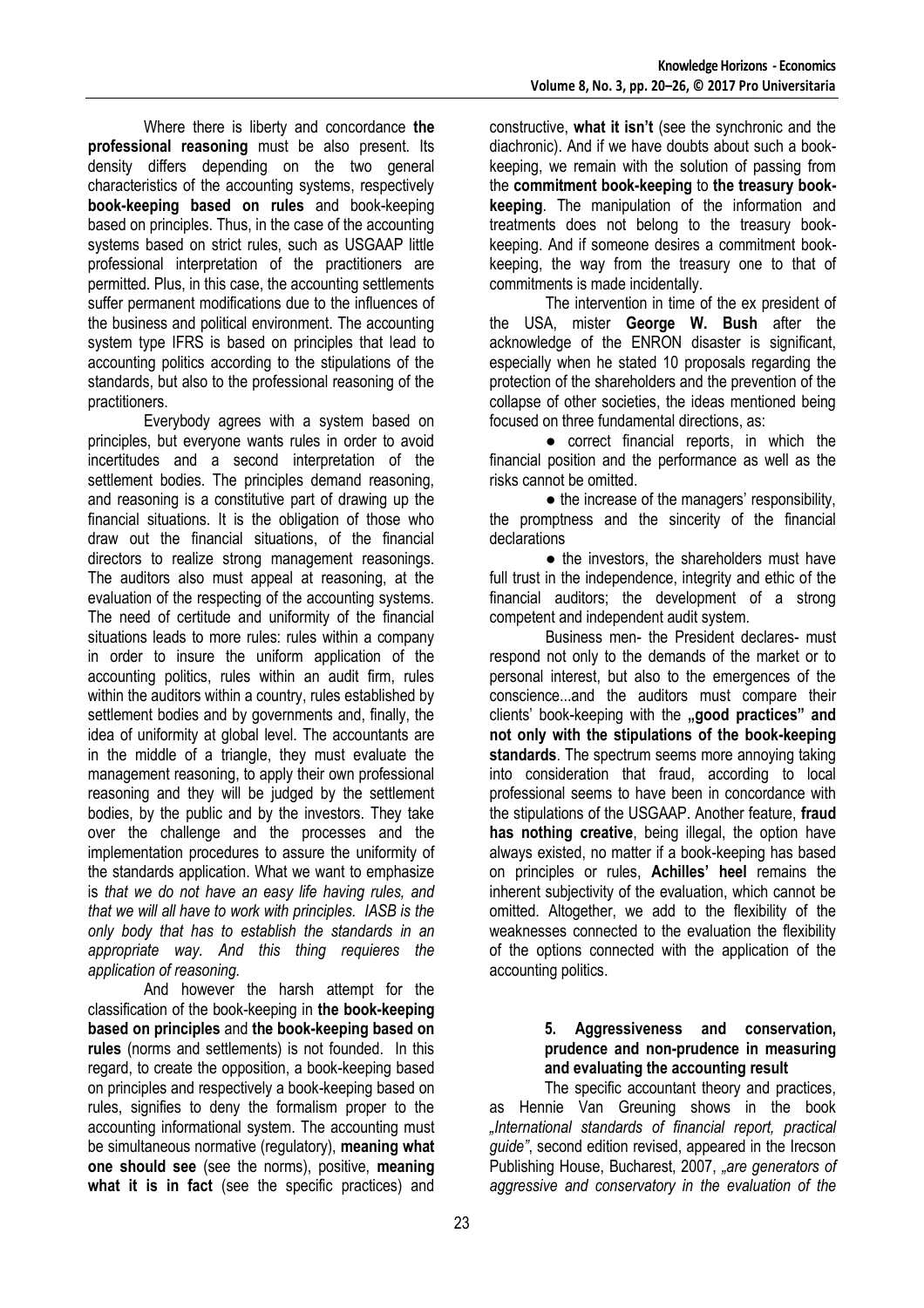*gains..The more aggressive the accounting methods are, the lower is the quality of the gains; the lower is the quality of the gains, the higher the evaluated risk is; the higher the evaluated risk is the lower the values of the analyzed society is.* (pag. 55).

| <b>Elements of</b><br>the financial<br>situations | <b>Aggressive</b><br>treatment (it is<br>subjected to<br>the IFRS<br>intention) | Conservatory<br>treatment                                                         |
|---------------------------------------------------|---------------------------------------------------------------------------------|-----------------------------------------------------------------------------------|
| from<br>Incomes<br>current<br>activities          | Aggressive<br>commitments                                                       | Installment sales<br>the<br>or<br>recuperation<br>οf<br>the costs                 |
| Stocks                                            | <b>FIFO-IFRS</b><br>treatment                                                   | LIFO (where it is<br>permitted<br>$ \,$<br>no<br>longer permitted<br>by the IFRS) |

| Liquidation      | (usually<br>Linear<br>according<br>to<br>IFRS) having<br>a<br>higher residual<br>value | Accelerated<br>liquidation<br>methods |
|------------------|----------------------------------------------------------------------------------------|---------------------------------------|
| Guarantees and   | High<br>value                                                                          | value<br>Lower                        |
| uncertain claims | estimations                                                                            | estimations                           |
| Liquidation      | Higher<br>or                                                                           | Lower<br>or                           |
| period           | increasing                                                                             | decreasing                            |

This being the situation the problem **principlecriterion** is raised, capable of deciding the choice of the method of the profile construction. The truth in this sense at the present time is based on **the principle of prudence.** *As it can be observed in the General frame IASB, "prudence represents the inclusion of a caution degree in the practice of the necessary reasoning in order to make the estimations demanded in conditions of uncertainty, so that the assets and the incomes are not over evaluated and the debts under evaluated.*" Though, the practice of prudence does not allow for example the constitution of hidden supplies or excessive commissions, the deliberate under evaluation of the assets or incomes, nor the deliberate under evaluation of the debts and expenses, because the financial situations would not be neutral and this is why they would not have the quality of being credible.

*Though, for the book-keeping in conditions of liberty and concordance the interpretation: "where is the measure and the lack of measure in the application of the prudence demands in the terms formulated above?" appears.* Altogether, for a modern book-keeping, in its quality of measurement instrument but also informational instrument, and especially that of

instrument of social mediation at the present time, in the conception of some authors, *prudence is no longer obligatory a virtue*, and *the evaluation is treated as a problem of accuracy*. The sum evaluated in monetary unities must represent the best estimation of the assets and debts. The inherent risks and the uncertainties must be taken into consideration in the evaluation methods. At the same time, the law of change imposes the permanent bringing up-to-date by appealing to the fair value and to the recovery value of the assets and debts.

In a more general analysis, it is appreciated that the principle treats discriminatory the evaluation of the assets. According to the principle of prudence, only the depreciation and the value losses of the assets are accounted for, calculated as a difference between the inventory value (actual) and the historical cost but not the capital gains. The lack of registration of the capital gains generates latent or hidden reserves. Also, the hidden reserves can be created through the deliberate under evaluation of the assets or of the incomes or the deliberate over evaluation of the expenses.

In what concerns the evaluation of the uncertainties in book-keeping, meaning the realization of commissions, as Hendriksen E.S. showed, *the principle of prudence is "at best a very middling method to treat existences to uncertainty in the evaluation of the assets, debts and results. The worse, it stimulates a complete distortion of accountant figures. It is extremely dangerous by its capricious effects. As a consequence, accountant figures established prudently do not permit a correct interpretation".* 

The virtues of the principle of evaluation lose their value in the estimation in the monetary unities of the size of the assets, debts, personal capitals, incomes and expenses, in the adoption of the concept of **fair value** within the accountant standards for the draw-up of the financial situations. In the basis of this concept, the assets and debts owned by an entity are evaluated at fair value, generators of recognized pluses /minuses, recognized by the case, as result elements or as personal capitals elements.

Although it is objective and reliable and is in no need of advocates, the evaluation based on historical costs has begun to decrease in the last years due to the fact that the American body of normalization FASB and the international one IASB have promoted more and more the concept of fair value. It is the case of the adoption of the model of reevaluation in the subsequent evaluation of the corporal lock-up, the presentation of the financial instruments at fair value in the financial reports, the alternation in the adoption of the evaluation methods, the evaluation of the real estate investments at fair value and the examples can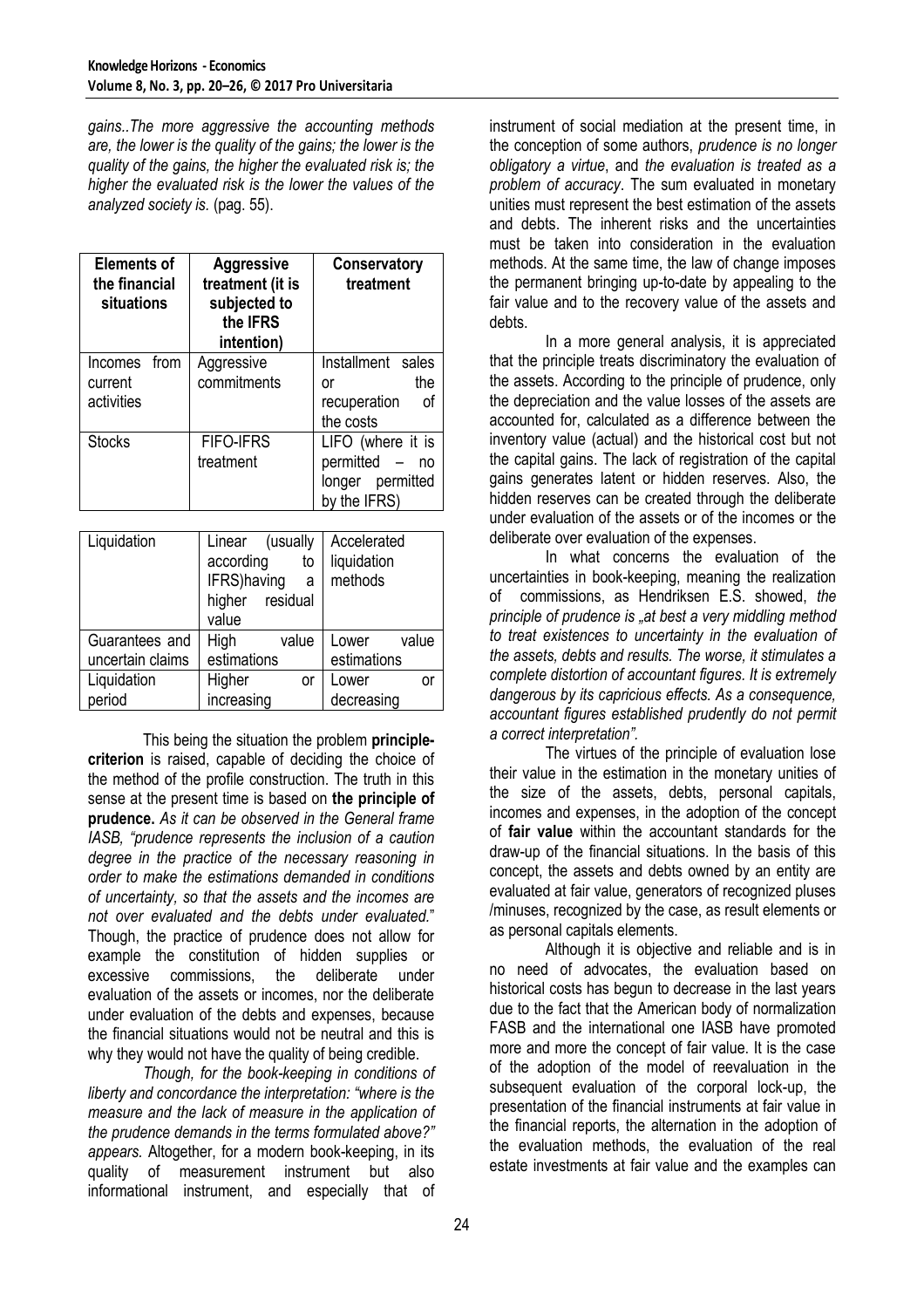continue. Plus, in the specialty literature we can find reference at the concept of full fair value.

When judging the virtues of prudence in the construction of the profit and the maintenance of the capital, the advantages of the usage of the fair value cannot be omitted in the financial information, as:

- the evaluation at fair value supplies objective  $\bullet$ information that takes into consideration the tendencies of the market and the methods of evaluation for the foreseeable flows of treasury;
- a better reflection of the economic reality because the fair value is by the case a **market value** or an **use value**;
- the diminution of the possibilities that the managers have to adjust the desired profit due to the fact that the evaluation is based on exogenous values (as it was mentioned previously: the market value or the use value)

And still, the presence of the aggressive and of the conservation, of prudence and non-prudence in the evaluation of the result in the conditions in which prudence is no longer an obligatory virtue of the accountant evaluation, the problem of finding a new criterion is posed regarding the options in the constructions of the result and the maintenance of the capital. In our opinion, such a criterion can be the one of the **treasury result**. Those methods that influence positively the treasury result are chosen, respectively, aggressiveness in the construction of the treasury result. The formula proposed for the evaluation of the treasury result is the one that emerges from the accountant result based on the commitment bookkeeping, using the relation:

*the accountant profit(loss) in the count 121 "Profit and loss" before taxation*

*+, - the adjustments in the non-cash elements (example, liquidations and commissions)*

*+, - the variation of the necessary in the floating asset (the modifications of the circulating assets and current debts)*

*+, - cash flows in the investment activity (cash/payment regarding the real estate)*

*+, - cash flows in the financing activity (increase/decrease of personal capitals and noncurrent debts)*

*- taxation on paid profit*

# *= treasury result*

Today, excepting the information regarding the cash flows, the convention of the book-keeping of commitements is accepted, according to which the transactions and the events are recognized and reported in the financial situations when they appear

and not depending on the period when the cash or the cash equivalents are cashed or paid. And still, two conventions should be accepted by synchronism, the **commitment book-keeping** and the **treasury bookkeeping**,the reciprocal passage from one to another being possible when the problem of accountant liberties and concordancies is raised.

# **Final argument**

The analysis presented previously leads us to the formulation of the option criterion in the choice of the evaluation methods of the gains/losses, respectively of the assets/debts, "is the criterion of *maximization the treasury result evaluated by direct method?"* Why the treasury result? Because this reconciles the rapports between accountant-financial in the maximization of the enterprise's performance. Through a compared and system analysis within the options of the accountant politics the methods that maximize the treasury result are chosen. Also, this gives expression to the general equation of bookkeeping: **assets + expenses = personal capitals + incomes + debts** by appeal at the treasury flows, flows that have the same nature as the capital investment.

In the treasury result we can find the basis and methods of evaluation both of the assets and debts but also of the incomes and expenses. Such a result gives expression to a reality, that is that at the performance production contribute both the activities that consume resources and that produce result but also the assets and debts belonging to this entity.

*The activity result (realized incomes –*  $\bullet$ *expenses corresponding in historical costs)*

*+, - the result from the possession of the consumed assets: (the expenses corresponding at fair value-the expenses corresponding in historical costs)* 

*+, - the result from the possession of the nonconsumed assets (non-consumed assets at fair value – non-consumed assets in historical costs)*

*+, - the result from the hold assets/debts of treasury (treasury assets – treasury debts)*

## *= financial performance*

To sustain the opinion mentioned above, the idea according to which not only any increase of profit is sufficient for capitalizing the fortune invested in the enterprise's assets must be retained. As the Univ. Professor dr. Ion Stancu shows, in the reference book "Finance", fourth edition 2007, The Economic Publishing House, "the maximization of the profit **has sense at levels superior to the profitableness limit"**, on the contrary, the fortune invested in economic assets would disinvest.